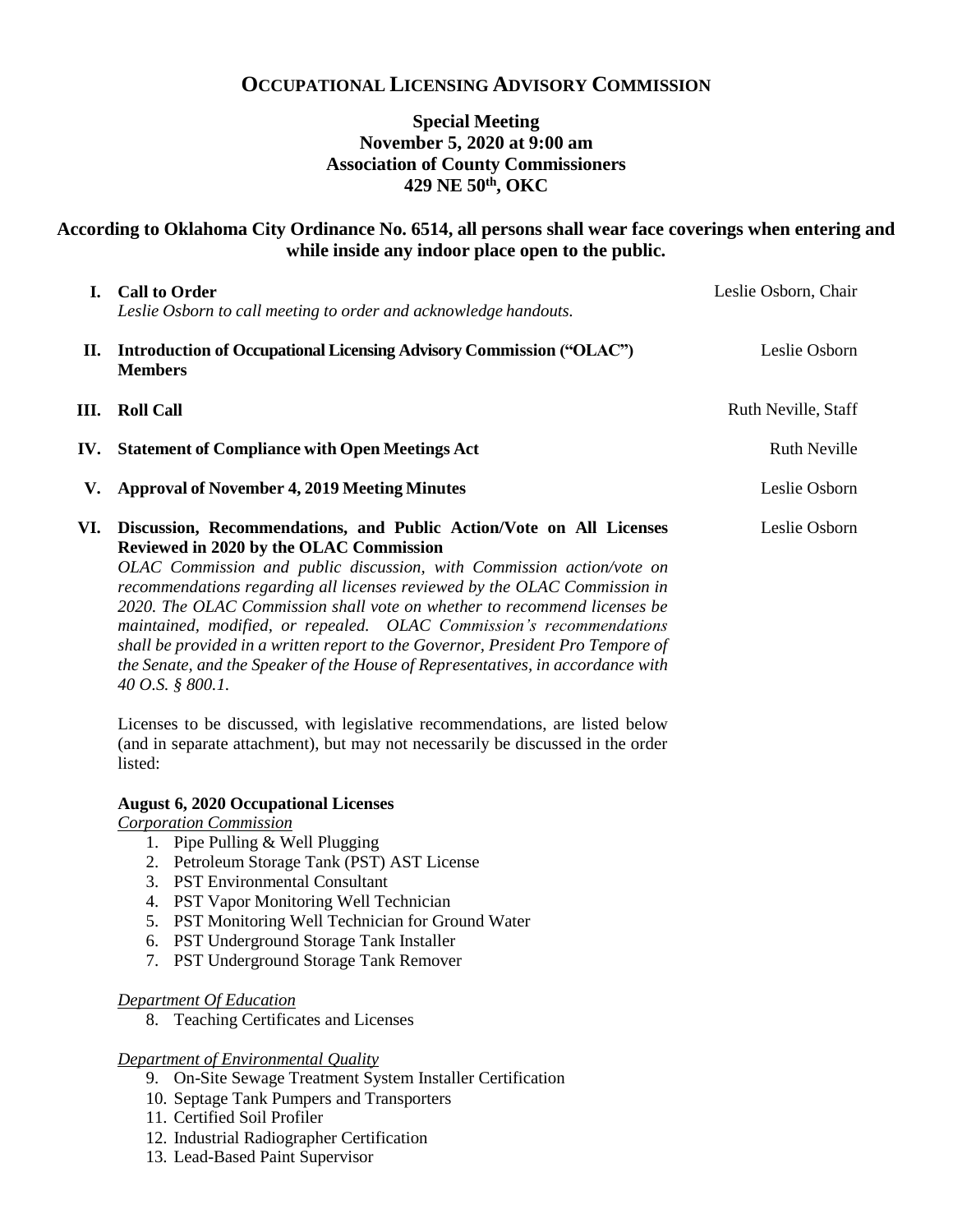- 14. Lead-Based Paint Inspector
- 15. Lead-Based Paint Risk Assessor
- 16. Lead-Based Paint Abatement Worker
- 17. Lead-Based Paint Project Designer
- 18. Waterworks and Wastewater Operator Certification D-A Operator Certification
- 19. Waterworks and Wastewater Works Operator Certification Distribution/Collection Tech
- 20. Waterworks and Wastewater Laboratory Operator Certification C-A Lab Certification

### *Fire Marshall*

- 21. Fireworks Outdoor Display Operator
- 22. Fire Extinguisher licenses: Qualified Agent, Technician, Salesperson, Trainee

#### **September 3, 2020 Occupational Licenses**

*Department of Labor*

- 23. Alarm/Locksmith/Fire Sprinkler (Company) Manager
- 24. Alarm/Locksmith/Fire Sprinkler Salesperson
- 25. Alarm/Locksmith/Fire Sprinkler Technician
- 26. Alarm/Locksmith/Fire Sprinkler Trainee
- 27. Alternative Fuels Equipment Technician
- 28. Alternative Fuels Compression Technician
- 29. Asbestos Contractor
- 30. Asbestos Inspector
- 31. Asbestos Management Planner
- 32. Asbestos Project Designer
- 33. Asbestos Abatement Supervisor
- 34. Asbestos Worker
- 35. Boiler/Pressure Vessel Operator
- 36. Elevator Apprentice
- 37. Elevator Certificate Inspector
- 38. Elevator Mechanic License
- 39. Elevator Special Inspector License
- 40. Elevator Witness Inspector License

#### *Department of Mines*

- 41. Blaster, Surface
- 42. Hoisting Engineer, Underground
- 43. Mine Fire Boss (Underground)
- 44. Mine Foreman (Underground)
- 45. Mine Shot Firer (Underground)
- 46. Mine Superintendent (Underground)
- 47. Mine Surface Supervisor
- 48. Miner, Practical (Underground)

#### *Oklahoma Board of Optometry*

42. Optometry

#### *Oklahoma Board of Pharmacy*

- 43. Pharmacists
- 44. Pharmacy Technician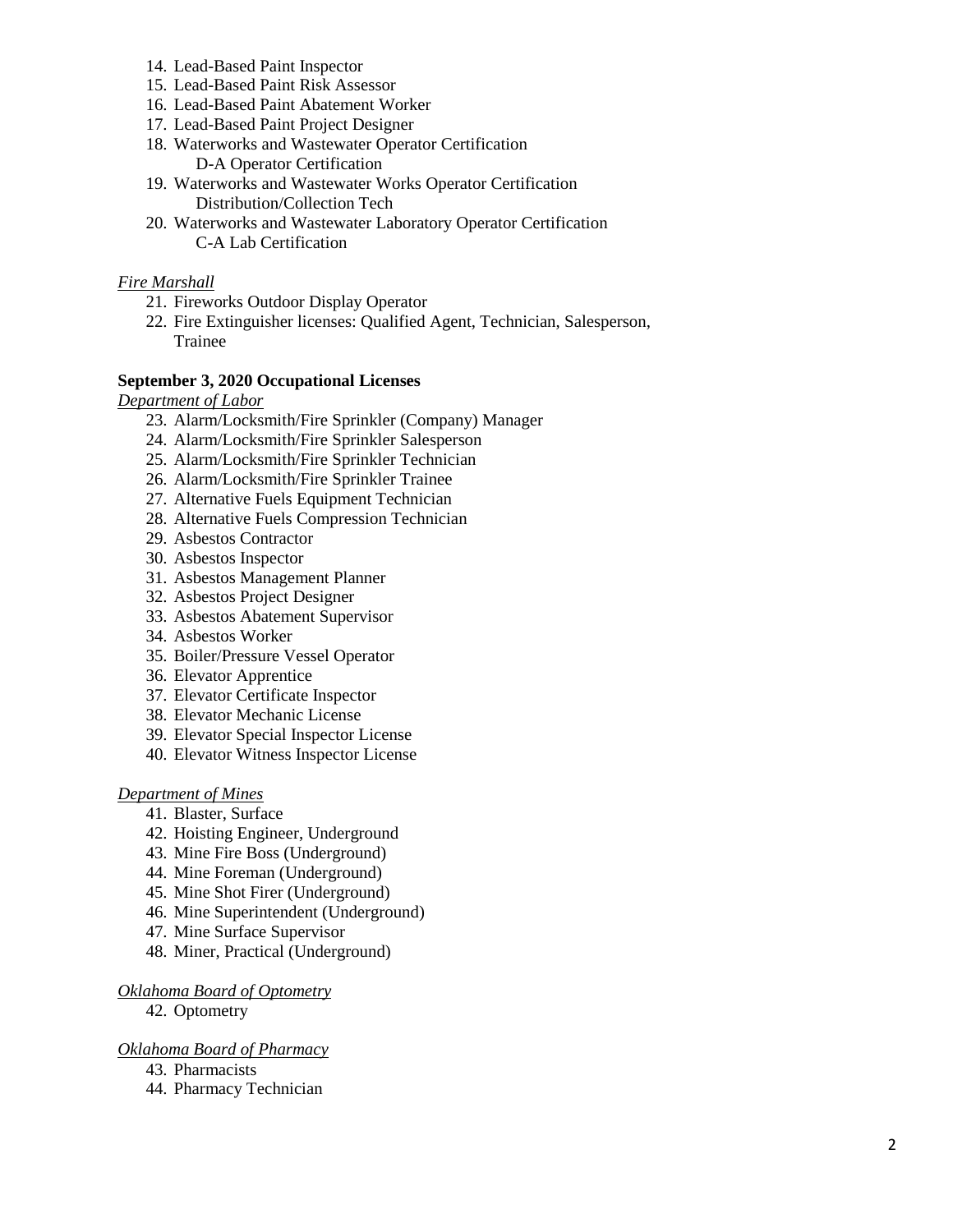*Speech Pathology & Audiology Board* 45. Audiologist 46. Speech Pathologist

**VII. Discussion, Recommendation, and Public Action/Vote on New Occupational License – Licensed Midwife**

*OLAC Commission and public discussion, with Commission action/vote on recommendations regarding the Licensed Midwife License enacted through Senate Bill No. 1823, effective November 1, 2019.*

#### **VIII. Additional Review, Discussion, Recommendations, and Public Action/Vote on specific licenses carried forward from the "2020 Occupational Licensing Advisory Commission Report & Recommendations**

*OLAC Commission and public discussion, with Commission action/vote on recommendations regarding the following specific licenses carried forward from 2019:*

- i. Certified Micropigmentologist License, issued by the Oklahoma State Department of Health;
- ii. Whether insurance reimbursement for services rendered by or through any of the following occupations is contingent upon the occupation being licensed by the Oklahoma Board of Medical Licensure and Supervision: Anesthesiologist Assistant; Licensed Dietitian; Provisional Licensed Dietitian; Prosthetist/Orthotist; Registered Prosthetist/Orthotist Assistant; Registered Prosthetist/Orthotist Technician; Pedorthist; Radiologist Assistant; Registered Electrologist; Therapeutic Recreation Specialist; and Licensed Professional Music Therapist;
- iii. Licensed Tattoo Artist, and Body Piercing Artist, issued by the Oklahoma State Department of Health; Cosmetologist, Facialist, and Manicurist, issued by the Oklahoma State Board of Cosmetology and Barbering; Embalmer and Funeral Director, issued by the Oklahoma Funeral Board; and Home Inspector, issued by the Oklahoma Construction Industries Board;
- iv. Employee Alcoholic Beverage License, consideration of whether the Retail Alcoholic Beverage License has been amended to include employers' legal obligation to provide employee training regarding the requirements/restrictions of the Oklahoma Alcoholic Beverage Control Act. Each license being issued through the Oklahoma ABLE Commission;
- v. Oklahoma Water Resources Board ("OWRB")'s restructuring and streamlining, if any, of: License to perform commercial drilling or plugging of groundwater wells including test drilling for groundwater, and commercial drilling or plugging of fresh water observation wells; License to perform commercial drilling or plugging of monitoring wells and site assessment wells, and drilling or plugging of geotechnical borings; License to perform commercial installation of water well pumps, and; License to perform

Leslie Osborn

Leslie Osborn